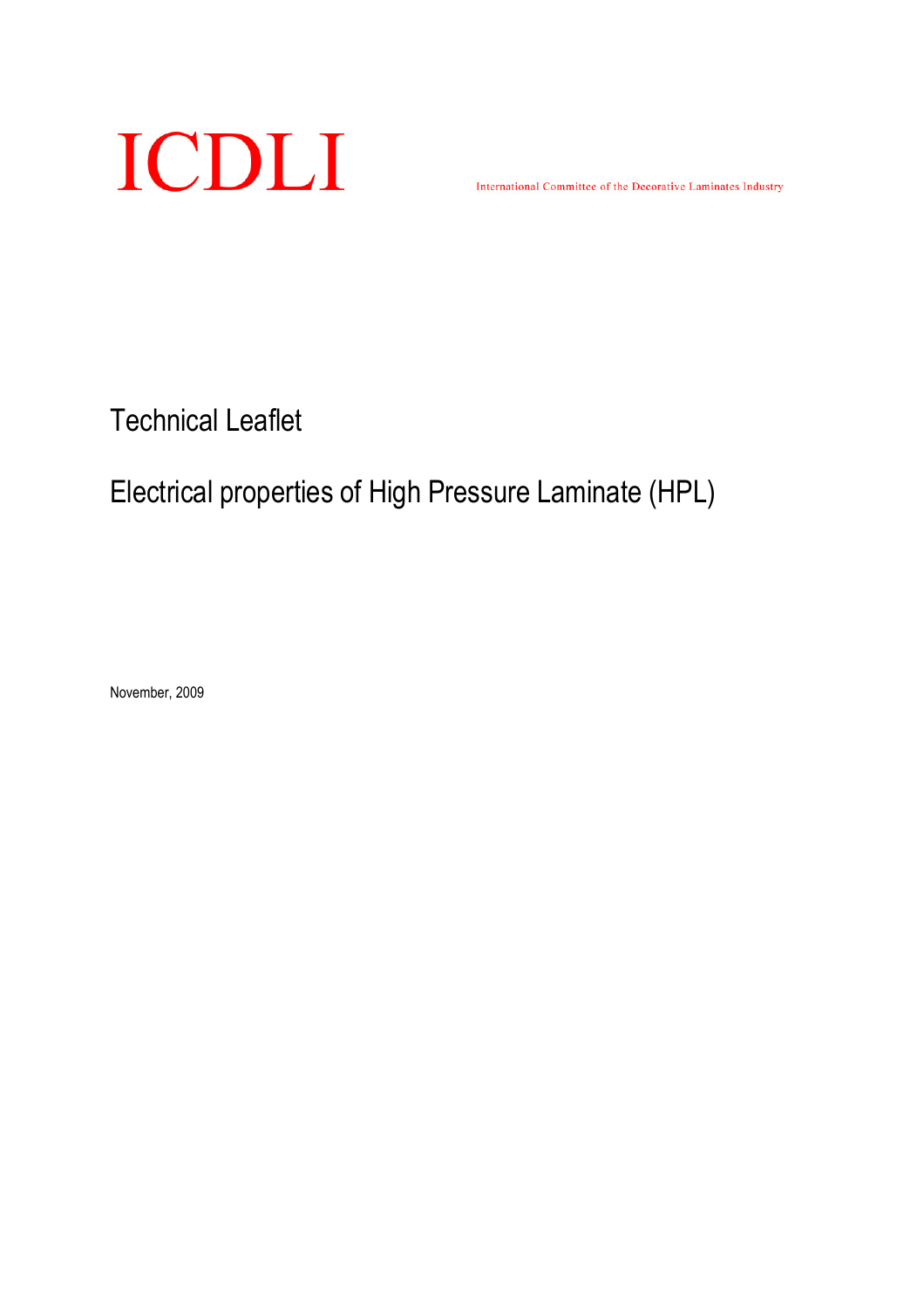# ELECTRICAL PROPERTIES OF HPL

## **Contents**

# 1. General

- 1.1 Scope
- 1.2 Electrostatic
- 1.3 Electrostatic Phenomena
- 2. Electrical properties of HPL
- 3. Application fields of HPL
- 4. Test methods
- 5. Official laboratories

Appendix 1 – Electrical resistance of different Surfacing materials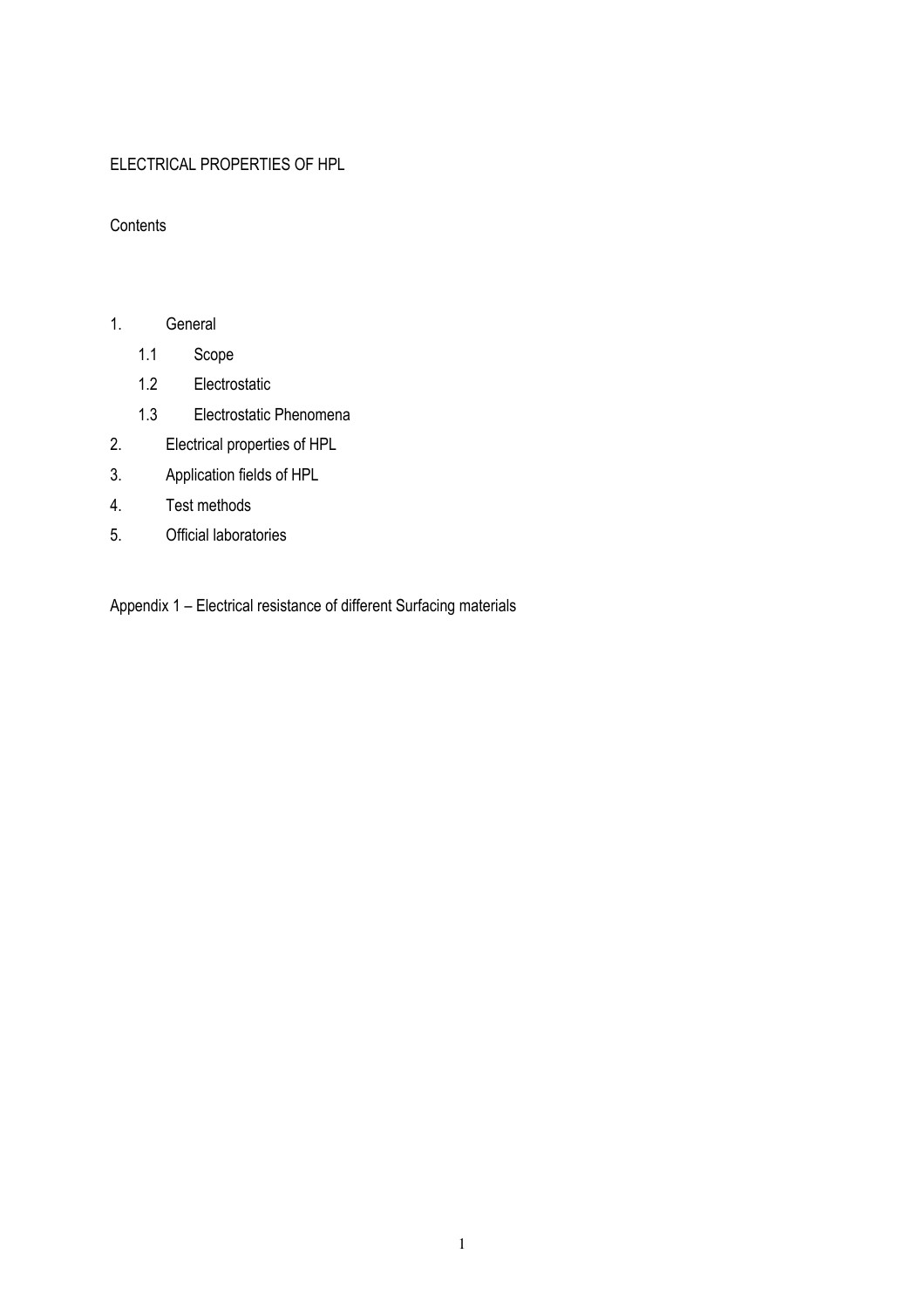# 1. General

## 1.1 Scope

The following usage recommendations apply to those materials described as High Pressure Laminates (HPL) corresponding to EN 438 and ISO 4586 intended for use in areas where the ability to discharge surface static on their intrinsic antistatic properties\* would be essential requirement.

\* Antistatic is a generic term, without any requirements.

#### 1.2 Electrostatic

The behaviour of materials in respect of their ability to conduct electrostatic charges may be drawn on an empirical scale based on electrical resistance in Ohms  $(\Omega)$  (Fig. 1)

| Discharge possible      | Marginally pos- | Discharge<br>sible   |                 | Discharge not possible      |  |            |           |            |           |      |  |  |  |
|-------------------------|-----------------|----------------------|-----------------|-----------------------------|--|------------|-----------|------------|-----------|------|--|--|--|
| Material not chargeable |                 | Transitional<br>Area |                 | <b>Materials Chargeable</b> |  |            |           |            |           |      |  |  |  |
| Conductive              |                 | <b>Dissipative</b>   |                 |                             |  | Antistatic |           | Insulating |           |      |  |  |  |
| 10 <sup>4</sup><br>105  | 106             | 10 <sup>7</sup>      | 10 <sup>8</sup> | 109                         |  | 1011       | $10^{12}$ | $10^{13}$  | $10^{14}$ | 1015 |  |  |  |

#### Fig.1:Surface Resistance Ro in Ω

Between the conductive (10<sup>5</sup> Ohm) and the insulative materials (10<sup>12</sup> Ohms) there are material groups which will be suitable for a particular usage area, One can therefore distinguish between antistatic materials (10º to 1012 Ohms) and **dissipative materials** 10<sup>5</sup> to 10<sup>9</sup> Ohm).

The lower limit value of 10<sup>5</sup> is based on safety reasons. It is laid down for example from VDE-100, 5 x 10<sup>4</sup> Ohm when working with charges up to 100V and minimum 1 x 10<sup>5</sup> with charges up to 1000V. It is indeed possible for electrostatic charges to be induced into antistatic materials but these are short lived and not allowed to accumulate.

With dissipative materials it is possible for electrostatic charges to be dispersed by providing means of earthing. The evacuation of induced charge will be dependent of the amount of charge and the resistance offered by earthing.

#### 1.3 Electrostatic phenomena

Most electrostatic charges are generated by the contact variations between two materials and they increase when the materials differ and when the contact variations are accelerated. Eg: by friction (Triboelectricity)

For example by rubbing of clothing to produce a charge of several thousand volts.

The prevention of electrostatic discharges (ESD) can be carried out as follows: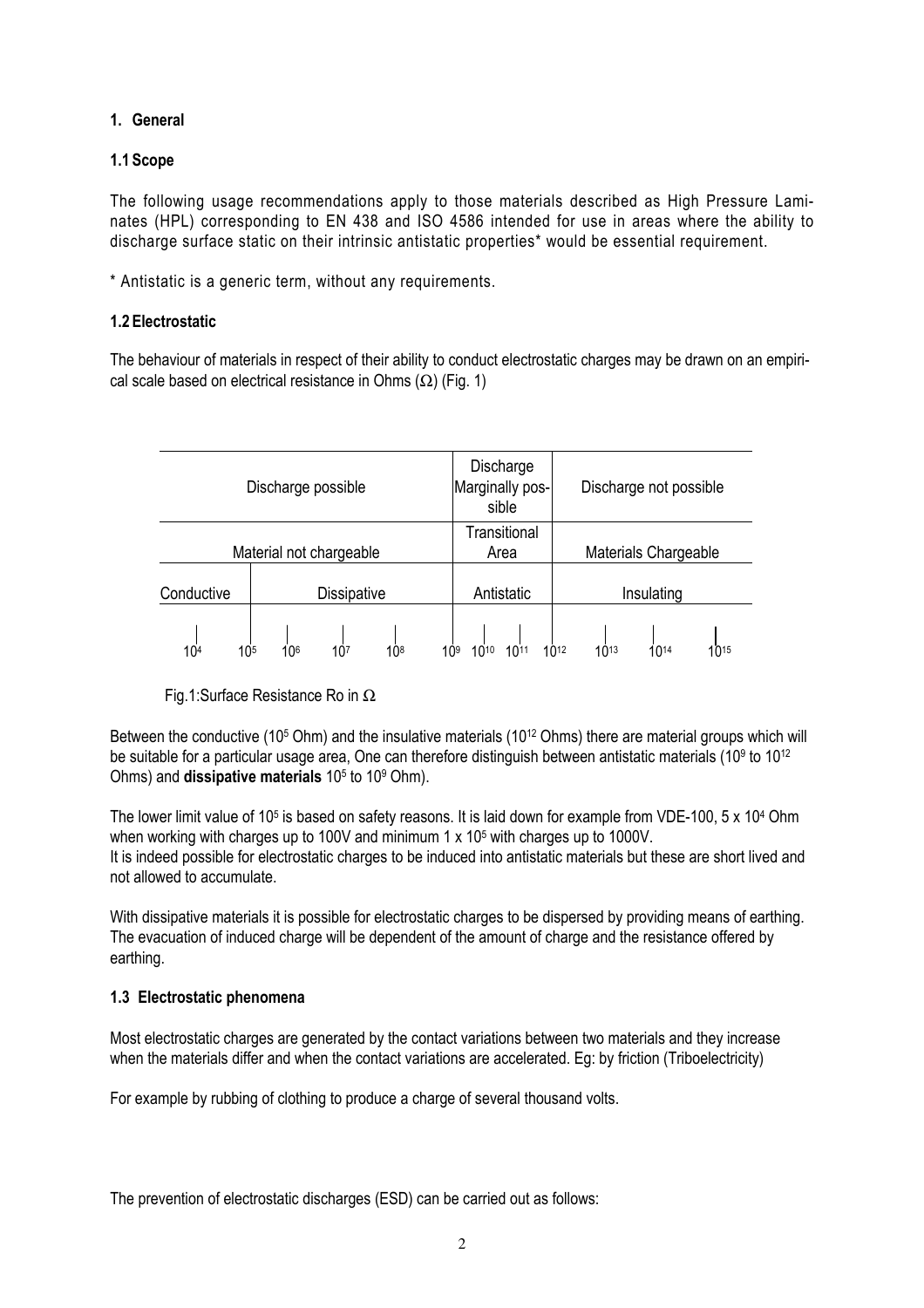- a) The build-up of electrical discharges will be influenced by:
- The level of the ambient relative humidity
- An ionization of the air
- The choice of materials eg for clothing or footwear

b) The speed of dispersion of electrical charges is affected by the resistance of the dissipative materials and the efficiency of its connections.

c) The accumulation of charges will be affected by the use of antistatic material which prevent the local build-up caused by increasing differences in the potential.

#### THIS FUNCTION IS FULLFILLED BY HPL.

#### 2. Electrical properties of HPL

The more conductive a material is, the shorter the electrostatic discharge time and therefore the higher the momentary energy (leading to the formation of sparks). The discharge from antistatic materials last a few seconds(discharge times – para 4.2.).

This is advantageous for the decay of energy.

HPL's are in this respect like antistatic materials and therefore need not be earthed. Their surface resistance lies between 10<sup>5</sup> and 10<sup>12</sup> Ohm. The classification of these values depends on various factors, such as:

a) From the surrounding climatic conditions, especially those of low relative humidity. Laminates which are essentially made of cellulosic materials cannot remain uninfluenced by moisture. They eventually attain equilibrium with their surrounding.

For example HPL at room temperature may possess a surface resistance of 10<sup>5</sup> Ohm at 60% RH but 10<sup>11</sup> Ohm at 20% RH.

b)The formulation of HPL by the manufacturer in producing the various laminate types. The following factors exercise an influence.

Colour or Pigment, Mineral fillers in the build up of each sheet

Chemical composition of additives to the thermosetting resins.

Appendix 1 . Illustrates the range of electrical resistance for different surfacing materials.

#### 3. Application fields of HPL

a)HPL as an antistatic material can offer unearthed, an excellent protection against electrostatic charges in application such as:

Living room and Kitchen furniture **Doors** Flooring Food preparation areas **Restaurants** Transport and vehicles industry

b)Because of their excellent mechanical properties and chemical resistance capabilities, together with their antistatic qualities, HPLs are suitable where the prevention of static build up is an essential requirement, e.g: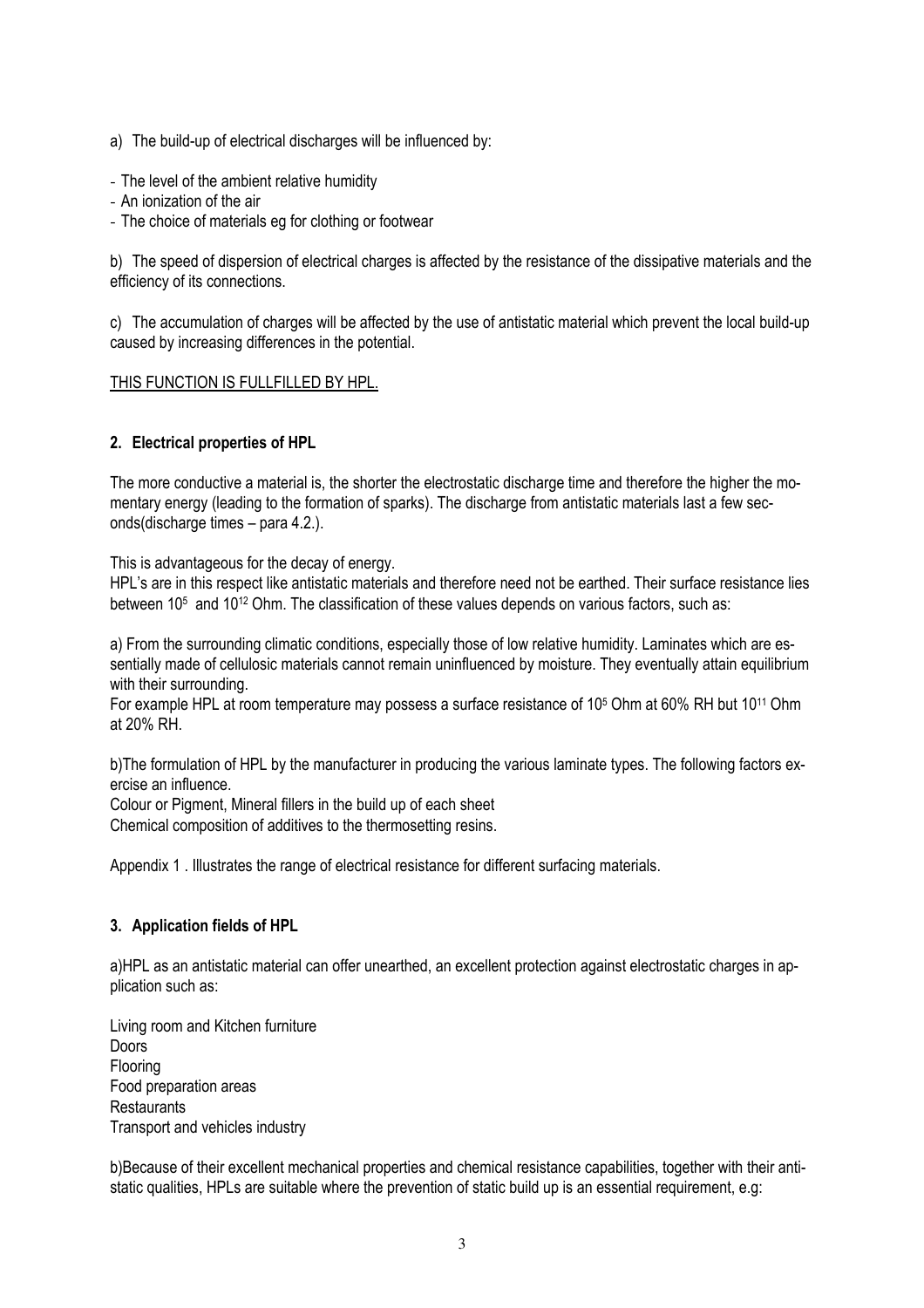| Office and computer room furniture           |
|----------------------------------------------|
| Laboratory furniture and equipment           |
| Clean rooms                                  |
| Health establishments (Hospital, Pharmacies) |
| Optical industry                             |
| Music recording industry                     |

c)The dissipative materials provide, when earthed, higher security for special usage areas (electronic worktops, tables for special usage areas and clean rooms) where the high requirements demand special protection from static build up. Application fields demanding more specific ESD protection. (eg: Computer room flooring and equipment) conductive material with electrical resistance below 10<sup>9</sup> Ohm should be used and must be connected to earth. Special dissipative HPL's are on offer with superior dispersion qualities, It is therefore recommended that discussions are made with the producer.

#### 4. Testmethods and mesaurement of resistance and discharge capacity of materials

4.1 The resistance (R) for sheet materials such as HPL can be measured as follows:

On the surface between two electrodes to determine surface resistance Ro.

Through the thickness between two electrodes (one on each face) to determine volumic resistance or transversal resistance Rv. These test methods differ and require the following to be taken into account:

Am object's electrical restistance to earth potential, often referred to as earth, should be taken t o be its bleeder resistance RA/resistance to earth RE.

Users should always contact the manufacturers. We recommend the use of the test methods described in IEC 61340 ff.

Discharge time from the material is measured in accordance with Standard IEC 613402-1.

Measurement of electrostatic charge on persons should be conducted in accordance with IEC 61340-4-5 Edition 11.

#### 5. Official test houses for the measurements of electrical properties

The following are members of the European "Sprint Association".

Germany: VDE, Offenbach (www.vde.com) TÜV, Stuttgart (www.tuev-sued.de) B.E. Stat. Dresden (www.bestat-cc.com) IHD, Dresden (www.ihd-dresden.de)

UK ERA Technology, Leatherhead Chilworth Technology Ltd. Southampton

France LCIE, Fontenay – aux – Roses

Italy Universita di Genova, Genoa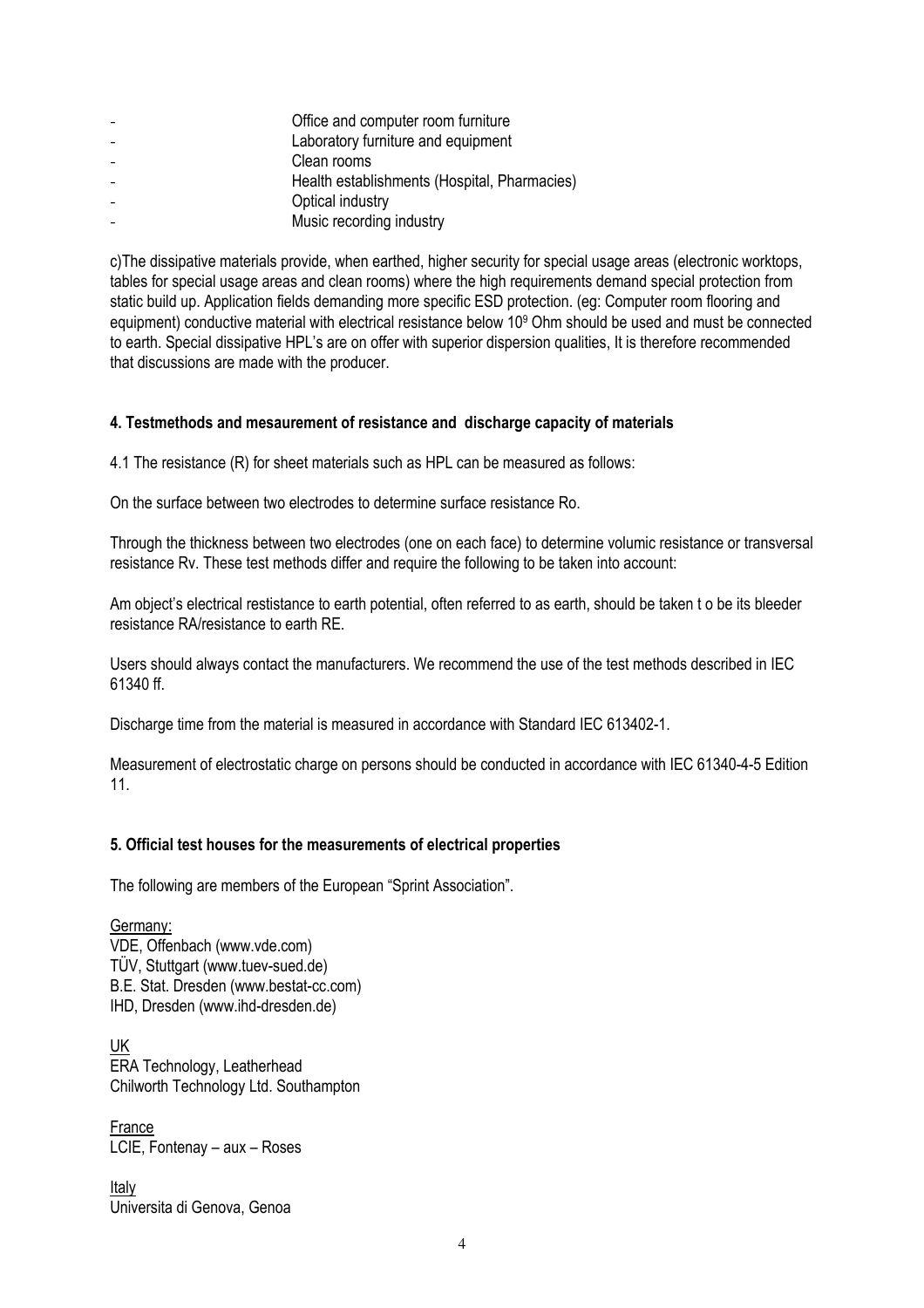Spain Laboratorio Oficial, J.M. Madariaga, Madrid

Standards:

DIN EN 61340-2-3 DIN EN 61340-4-1 Edition 2 DIN EN 1081 DIN EN 61340-5-1 DIN EN 61340-5-2

This document makes no claim of completion in respect of the listing of the full details of standards referred to in the text.

All information is based on the current state of technical knowledge, but it does not constitute any form of liability. It is the personal responsibility of the user of the products described in this information leaflet to comply with the appropriate laws and regulations.

#### International Committee of the Decorative Laminates Industry (ICDLI)

For more than 40 years the ICDLI is the international representation of the interests of the European laminates manufacturers. Further information about the ICDLI and the data sheets published up to now can be found at www.icdli.com and www.pro-kunststoff.de

This application was compiled by the International Committee of the Decorative Laminates Industry. It considers the conditions of application technology in the European countries. If you have further questions, please contact us:

International Committee of the Decorative Laminates Industry (ICDLI) Städelstraße 10, D-60596 Frankfurt am Main, phone +49 69 2 71 05-31, fax +49 69 23 98 37, E-Mail: info@icdli.com

Status: November, 2009